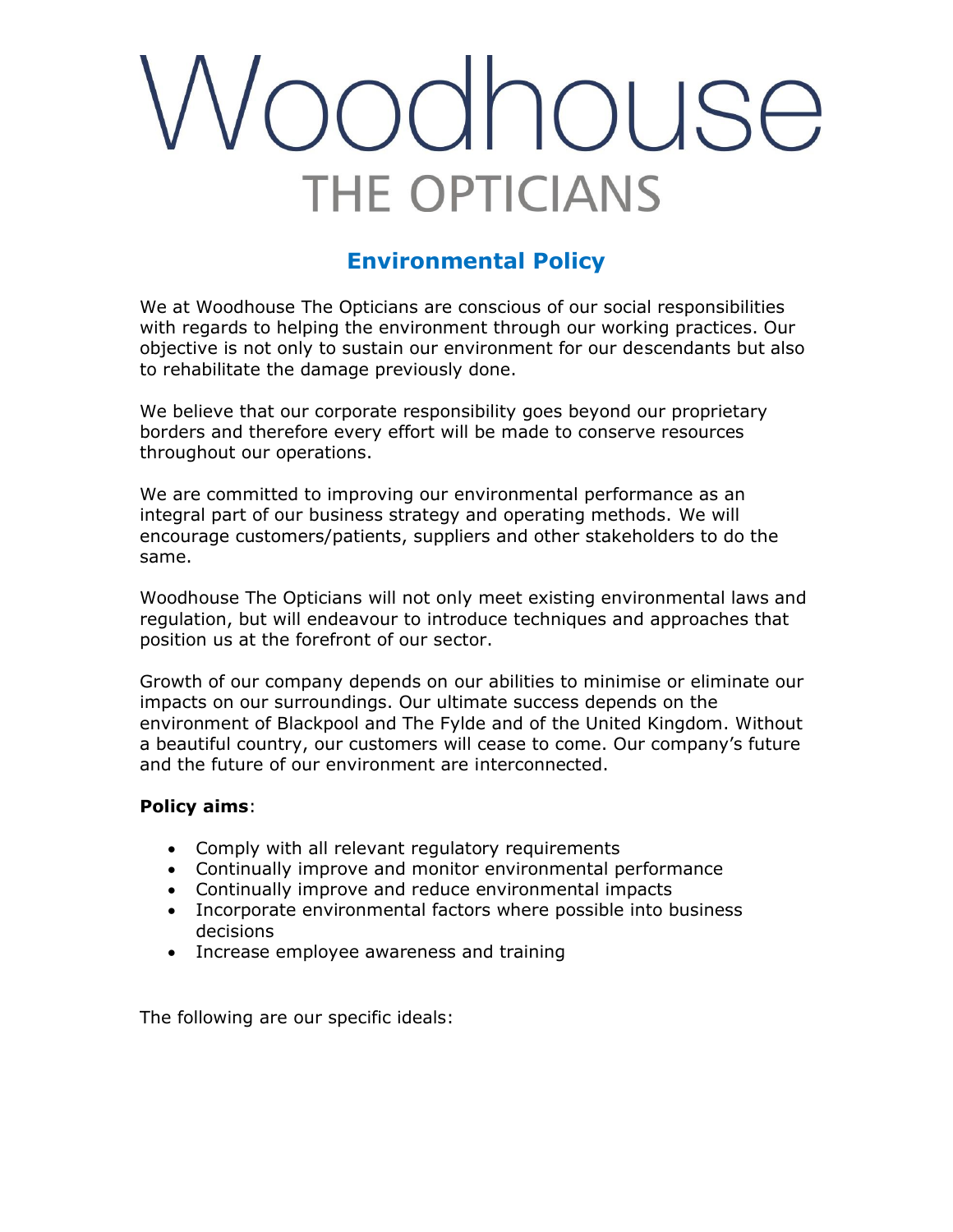# conduse **THE OPTICIANS**

### **Awareness and Commitment**

Our policy towards the environment will be readily available and promoted to our patients. We will endeavour to ensure staff and patients are familiar with and implement our environmental commitment and objectives.

### **Practical Implementation:**

- $\checkmark$  Woodhouse The Opticians environmental policy will be available to view on our website.
- $\checkmark$  Woodhouse The Opticians environmental policy will be available in our company files.

### **Transport**

Woodhouse The Opticians will endeavour to reduce the impact on the environment wherever possible with respect to transport.

### **Practical Implementation:** Woodhouse The Opticians

- ✓ Will seek and employ local products and services to reduce transport costs.
- $\checkmark$  Will avoid unnecessary travel, and will use energy efficient vehicles and driving styles.
- $\checkmark$  Encourage the use of public transport, cycle or foot.
- ✓ To eliminate unnecessary and inefficient use of Woodhouse The Opticians owned motor vehicles, and wherever possible, that of other vehicles associated with Woodhouse The Opticians. Wherever possible carpooling will be implemented.

### **Energy & Water Consumption**

Woodhouse The Opticians accepts a share of the UK's commitment to a reduction in carbon dioxide emissions both by attaining greater efficiency in total energy consumption and by continuing to examine the possibility of acquiring electricity from 'green' sources when finances permit, either through the purchase of 'green' electricity, or through an increased use of solar water heating, combined heat and power plants (CHP), or photo-voltaic.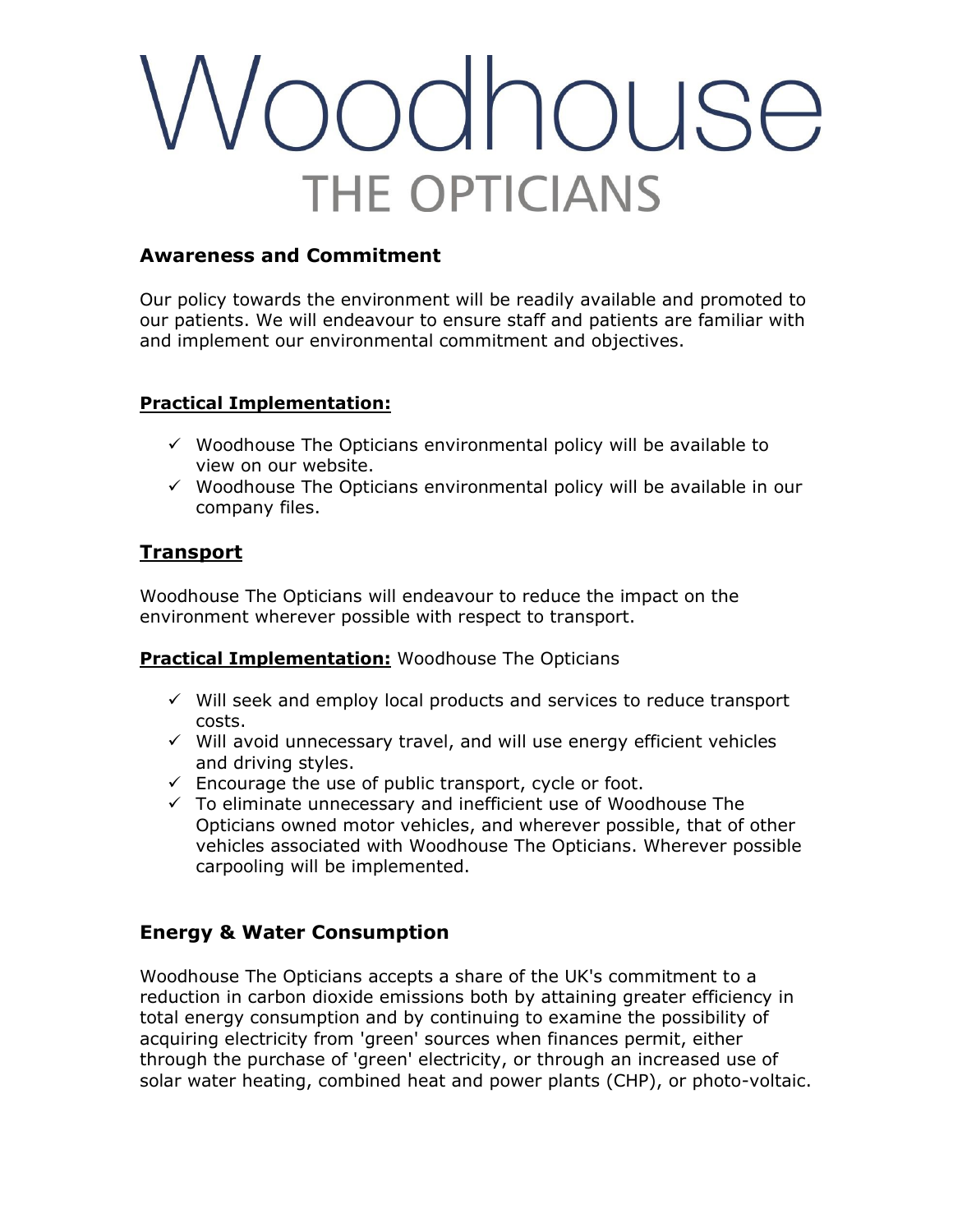# oodhouse **THE OPTICIANS**

#### **Practical Implementation:**

- $\checkmark$  Woodhouse The Opticians will make every effort to use water efficiently and avoid pollutants entering the drainage system*.*
- $\checkmark$  Woodhouse The Opticians will use energy efficient products wherever practical, and monitor usage to achieve minimum energy consumption.
- $\checkmark$  Switch off lights and electrical equipment when not in useAdjust heating with energy consumption in mind
- $\checkmark$  Take energy efficiency and consumption into consideration when purchasing new products

### **Waste Generation and Management**

Woodhouse The Opticians will try to minimise the production of waste and pollution; including unnecessary packaging. Woodhouse The Opticians will implement measures to reduce the volume of waste generated and to increase the proportion of that waste which is recycled.

#### **Practical Implementation:**

- $\checkmark$  Compost organic waste.
- $\checkmark$  Implemented separated recycle bins for glass, paper, plastic, and cans/tins.
- $\checkmark$  Minimised the use of paper in the office
- $\checkmark$  Reduced packaging as much as possible
- $\checkmark$  Seeks to buy re-cycled and re-cyclable paper products

### **Materials and Resources**

Woodhouse The Opticians will try to minimise environmental impact with regard to sourcing materials and resources.

### **Practical Implementation:**

 $\checkmark$  Work towards avoiding using materials which have an undesirable effect on the environment, and wherever possible use locally made recycled goods.